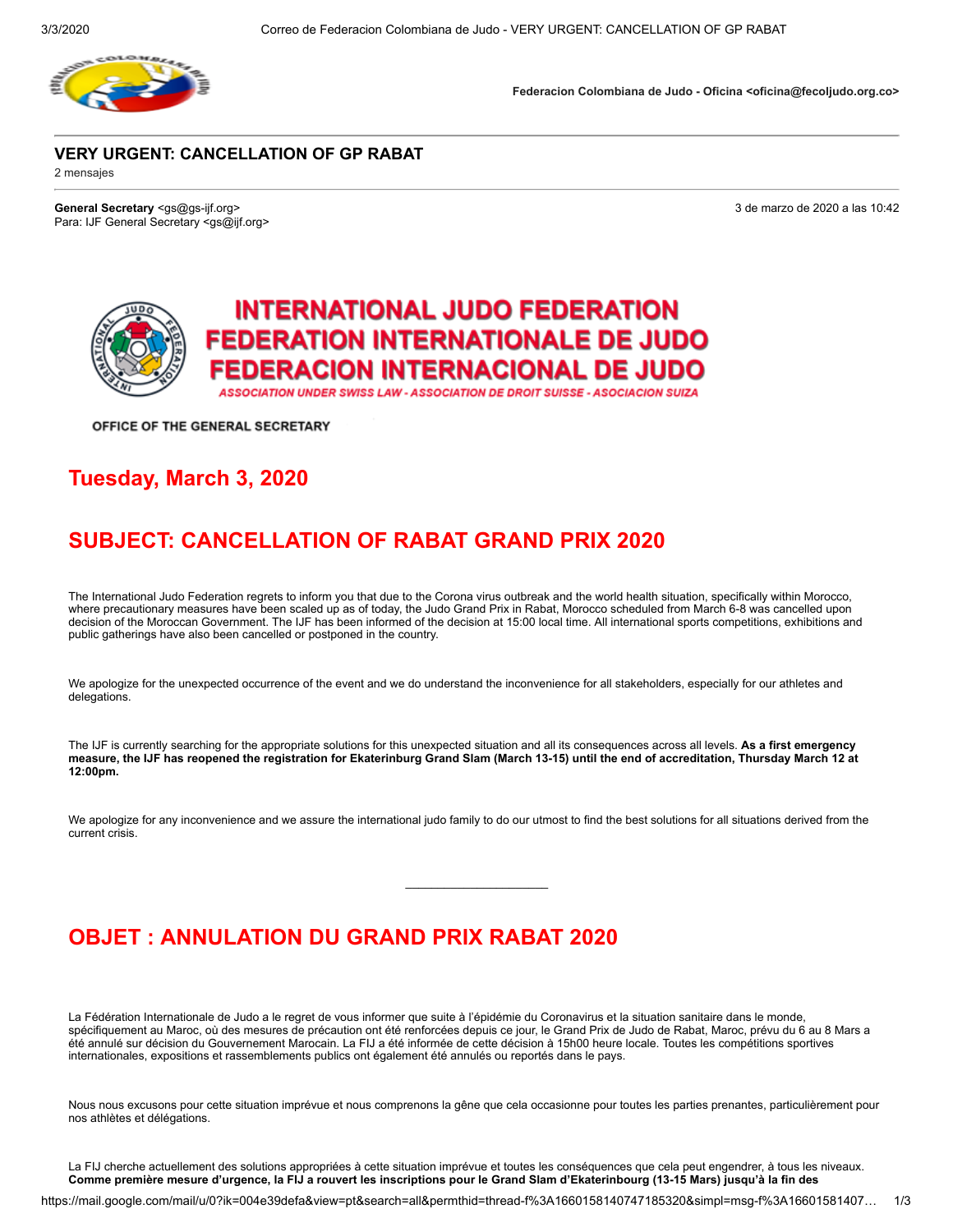**accréditations, Jeudi 12 Mars à 12h00 (midi).**

Nous nous excusons pour la gêne occasionnée et assurons la famille internationale du Judo que nous ferons le maximum pour trouver les meilleures solutions à toutes les situations engendrées par cette crise.

#### **OBJETO : CANCELACION DEL GRAND PRIX RABAT 2020**

La Federación Internacional de Judo lamenta informarles que por causa del Coronavirus y la situación sanitaria mundial, específicamente en Marruecos, donde las medidas de precaución se han ampliado a partir de hoy, el Grand Prix de Judo en Rabat, Marruecos, fue anulado por decisión del Gobierno Marroquí. La FIJ ha sido informado de la decisión a las 15:00 hora local. También se han cancelado o aplazado en el país todas las competiciones deportivas internacionales, exposiciones y reuniones públicas.

\_\_\_\_\_\_\_\_\_\_\_\_\_\_\_\_\_\_\_\_\_\_

Nos disculpamos por la inesperada ocurrencia del evento y entendemos los inconvenientes para todos los interesados, especialmente para nuestros atletas y delegaciones.

La FIJ está buscando actualmente las soluciones adecuadas para esta situación inesperada y todas sus consecuencias a todos los niveles. **Como primera medida de emergencia, la FIJ ha reabierto la inscripción para el Gran Slam de Ekaterimburgo (13-15 de marzo) hasta el final de las acreditaciones, el jueves 12 de marzo a las 12:00.**

Nos disculpamos por cualquier inconveniente y aseguramos a la familia internacional de Judo que haremos todo lo posible para encontrar las mejores soluciones para todas las situaciones derivadas de la crisis actual.



Marius L. VIZER Jean-Luc ROUGE IJF President **IIF General Secretary** 

Federacion Colombiana de Judo - Oficina <oficina@fecoljudo.org.co> 3 de marzo de 2020 a las 10:50 Para: Dirección Deportiva COC <direcciondeportiva@coc.org.co>, yuri70kg@hotmail.com, adiela48kg@gmail.com, Diego Hernan Perilla Muñoz <dperilla@coc.org.co>

[Texto citado oculto]

#### **2 archivos adjuntos**



**image001.png** 74K



**image002.png** 13K